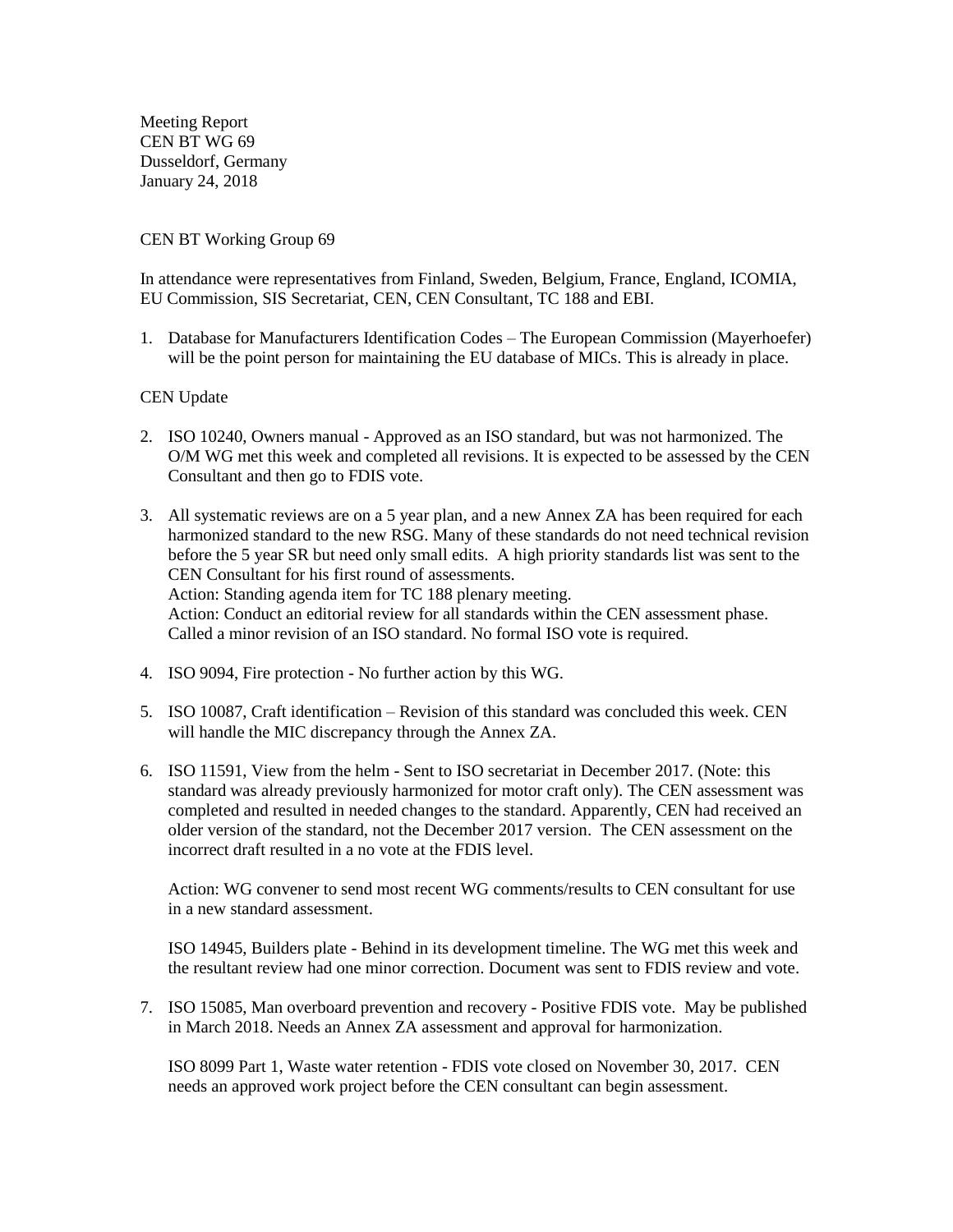- 8. ISO 12215-7, Scantlings, Multihulls Submitted for FDIS vote.
- 9. CEN proposed publishing a single Annex ZA to update the 26 standards that have not been revised or in a current SR.
- 10. ISO 12215-5, Scantlings, Design pressures Is back in CEN assessment after a SR that resulted in a number of technical comments and revisions. Concern that some comments were accepted by the WG but the assessed standard does not reflect that the comments have been carried into the standard. The 12215 standards appear to be moving forward with numerous errors.
- 11. ISO 12215-10, Scantlings, Rig loads CEN completed two assessments of the document in the DIS stage. Needs another DIS review.
- 12. EC report:

Once a standard is published in the OJEU, there is a presumption of conformity. There is ongoing and future litigation that may result in standard requirements becoming obligatory.

The new HAS Consultant (CEN Consultant) will have a 2 year contract with potential of an additional two years. (New name is the HAS (harmonized standards) consultant). The consultant will continue to do assessments. Deadline to complete an assessment is 35 days. New consultant's evaluations are continuing and should be completed by 31 March 2018.

CEN and HAS consultants will continue to assess the standard but the WGs will now be responsible for assessing the standards for compliance to the RCD and will be writing the Annex ZA for the standard.

Action: TC 188 plenary meeting agenda items: Introduce the new Annex ZA development process and educate all WG conveners how to carry out their new responsibilities.

13. The CEN consultant completed 55 assessments over the past year. Concerned about needing an audit trail for revisions submitted in the standards review.

Also, concerned about adjusting the scope of TC 188 standards to 24m load line and to include work boats (as in the scantling standards). The RCD is responsible for craft up to 24m in length overall and not beyond this length. CEN consultant is against the practice of allowing TC188 standards not to specify for craft less than 24m.

Action: Can TC 188 write standards without the 24m requirement? Ask ISO (Merce) for determination (TJM).

Concerned that too many standards are undergoing major revisions when not needed; that when a standard is open for SR, it becomes completely and unnecessarily changed. Recommended that a protocol document be created and submitted by each convener prior to any WG revision meetings outlining the expected revisions and that this plan be approved at the TC 188 plenary level.

Action: TC 188 plenary meeting agenda item.